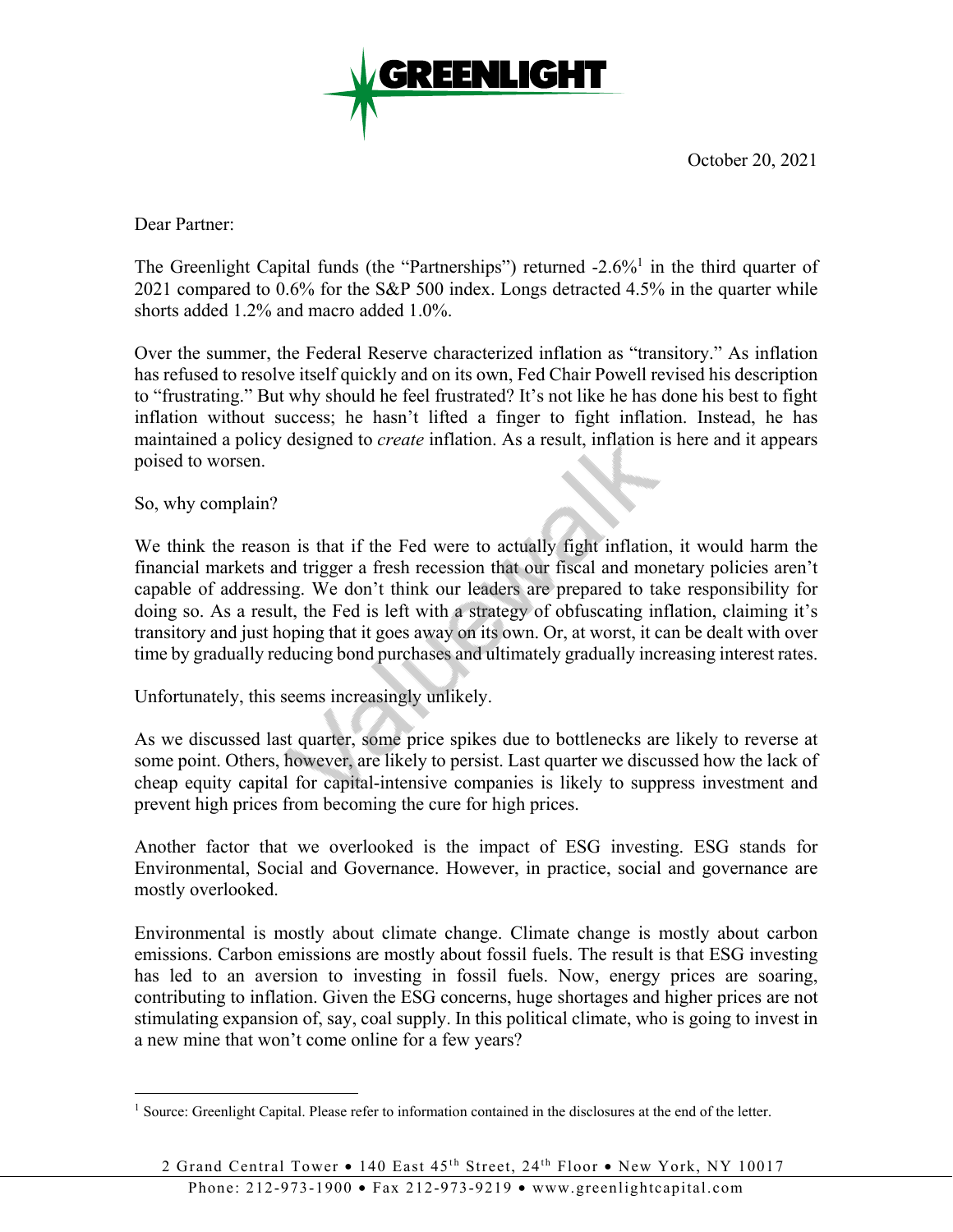

The structural problem around the current global energy crisis – which is why it isn't going away anytime soon – is that politicians have decarbonized supply faster than they can decarbonize demand. In order for prices to fall, demand needs to be destroyed, which leads to a growth problem well before anyone gets a chance to raise rates.

It should go without saying that demand destruction means less use by those least able to afford it. So, it will be the poorer countries and citizens that go without. Inflation, in general, disproportionately affects those with the lowest incomes. The unpleasant truth is that often the goals of ESG run counter to the goals of reducing or eliminating poverty and wealth inequality.

Furthermore, two of the most important drivers of inflation – housing rents and labor – are likely to continue to drive the U.S. Consumer Price Index (CPI) higher. Housing rents (both rentals and owners' equivalent rent) are the largest component of CPI and they flow through with a lag. When rents go up, not everyone has to renew their lease immediately. The price increases happen at renewal. Currently, rents on renewed leases are up 9.2% year-over-year through July according to Zillow; it will take a full year for that impact to roll through CPI.

And we unquestionably have a labor shortage. In the most recent employment report, wage inflation is now up 4.6% year-over-year and accelerating. The labor participation rate has fallen by a few percent. While many believed that extended unemployment benefits and the

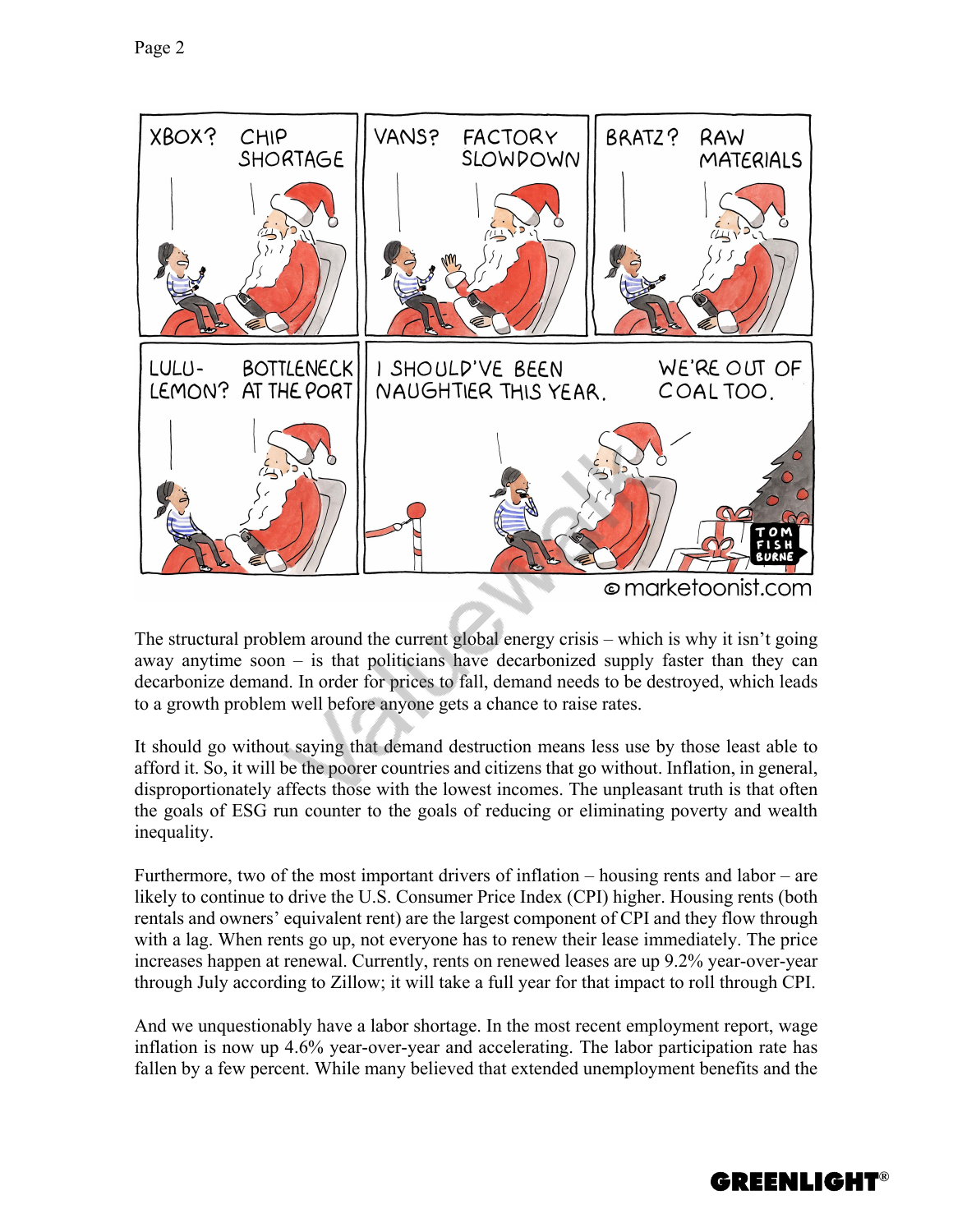need to take care of children out of school were suppressing labor supply, the termination of those benefits and the return to school have come and gone and the labor shortage persists.

We have heard a number of theories including that the COVID shutdown sent many undocumented workers back to their countries of origin, as there was no work here; that older workers are reluctant to return to work for fear of getting sick; and that those receiving benefits were working the whole time, but for cash off the books. We have no way to refute or substantiate any of these, and they may all have a kernel of truth.

However, one theory that resonates with us based on our own anecdotes is that some are not joining or returning to the workforce because they don't need to. Homeowners have seen the values of their houses go up by an average of 20% in the last year. Those near retirement have seen their 401(k) retirement plans swell with the stock market. These older citizens are choosing not to return to the workforce. And some younger people have made so much money in cryptocurrencies, non-fungible tokens (NFTs) and meme stocks that they can sit at home rather than enter the workforce. More power to them.

However, this means that as the economy reopens, the labor shortage is likely to persist. Employers need to compete for labor, which means rising wages. Rising wages means rising costs. And rising wages combined with the benefits of fiscal stimulus and rising asset prices means healthy demand.

It's a recipe for demand-pull and cost-push inflation at the same time.

For a Fed that is desperate to avoid taking measures to fight inflation, it's a tough predicament. No wonder Chair Powell finds inflation "frustrating." The risk is that the capital markets lose confidence in the Fed policy and develop a view that the Fed is "behind the curve" in dealing with sustained inflation.

What we (and we assume you) find frustrating is our inability to achieve satisfactory investment results. We believe we were correct in our top-down view, long-short positioning and individual company performance and we still had a down quarter. This one-stepforward-two-steps-back result is…well, pick your own adjective.

As noted above, we had a positive quarter in short selling and in macro. The problem this time was in the long portfolio. It is easier to explain when we can highlight an analysis that we missed, developments that went against us, or just a difficult macro environment. However, none of that was evident last quarter. We simply lost money in the face of what we thought was excellent performance by our companies. In fact, many of our longs not only exceeded consensus expectations, they exceeded our internal (even more optimistic) expectations.

Let's start with Green Brick Partners (GRBK). The shares declined 9.8% this quarter from \$22.74 to \$20.52. In the June quarter, GRBK earned \$1.02 per share (up 54% from the prior year and up 260% from 2019), easily exceeding analyst estimates of \$0.85 per share. 2021

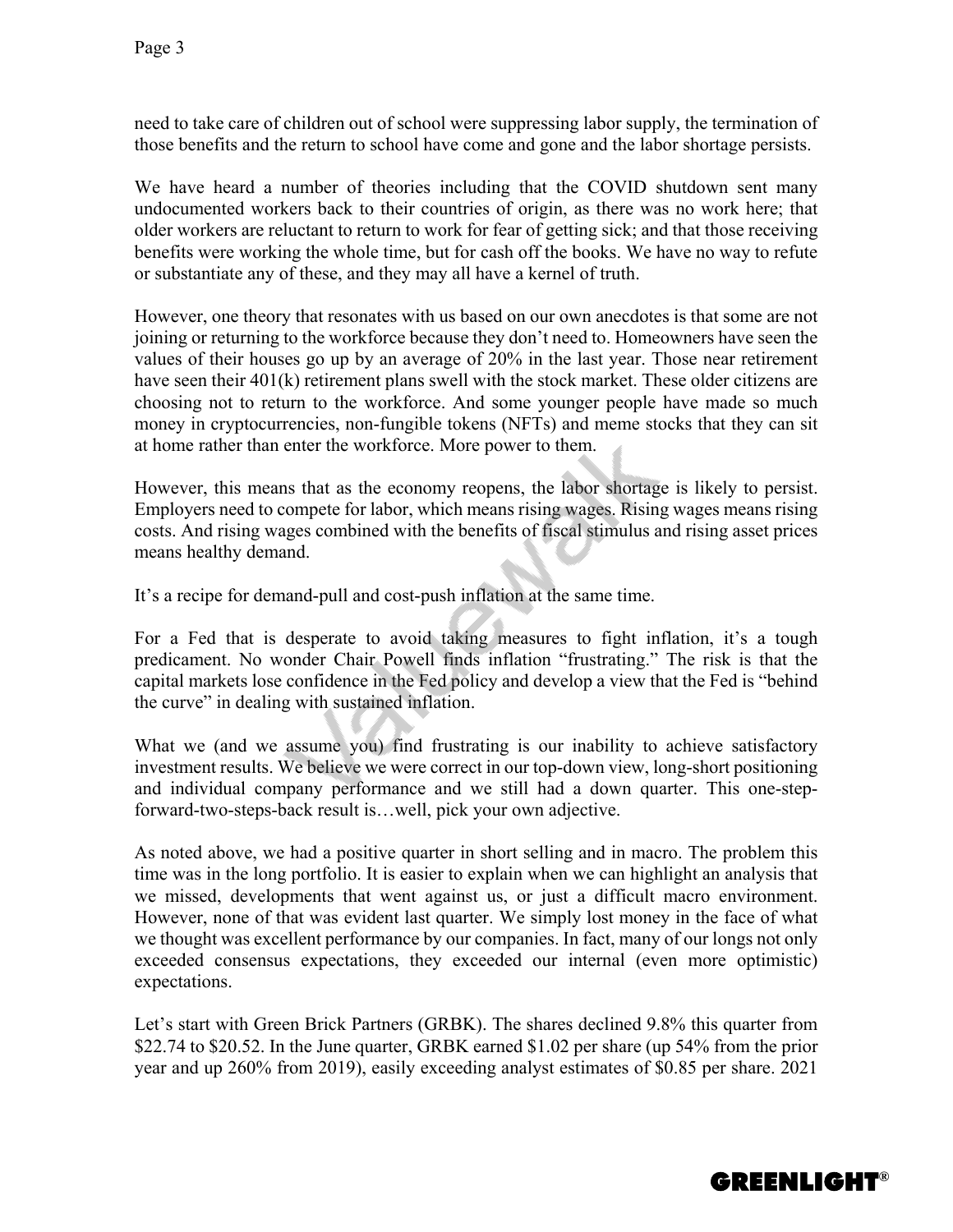full-year consensus estimates rose from \$3.34 to \$3.68 per share and 2022 estimates rose from \$3.80 per share to \$4.06.

In August, the company held an analyst day where it highlighted that revenues and pretax income have grown 28% and 44% per year compounded since its 2014 IPO. Recent growth has been even faster. The company now generates a 30% ROE. GRBK highlighted that it has a very favorable land and market position that positions it for continued success. Nonetheless, the P/E on 2021 earnings shrank from an undemanding 6.8x to a very hard to explain 5.6x.

Yes, we have heard a bear thesis on housing that amounts to claims that overbuilding combined with higher prices will drive future buyers away. From what we can see, there is no sign of this. Demand remains very strong, and with rents rising quickly, owning is becoming a more attractive option.

The real problem is supply chain shortages, which are extending industry build times and making it hard to complete houses. To the extent that this pushes closings out, it merely derisks the forward year estimates and indicates that current results are likely far from peak and therefore deserve more respect from the market.

A couple weeks ago we sent you a link to an interview that David gave on Real Vision. In it he said:

*Companies can report stupendous news and have very, very minimal shareprice reaction to it. It's not that the stocks are hated; there's nobody actually listening. There's nobody on the call, there's nobody performing analysis, there's nobody recommending the stock. There's nobody there to buy the stock.* 

If GRBK is an example of this, we'd like to elaborate on an even better example: Brighthouse Financial (BHF).

BHF reported what can only be called a stupendous result. BHF had adjusted operating earnings of \$5.05 per share during the quarter compared to estimates of \$3.28 per share. Full-year consensus moved from \$13.75 to \$16.18. The stock fell about 1% during the quarter to close at \$45.23.

There is more to the story. BHF's core business is variable annuities and to a lesser extent life insurance. But it also has something called a "closed block," which is a bunch of legacy businesses that MetLife burdened BHF with at the time of the spin-off. These are business lines which are no longer being originated. BHF has them contained in a Delaware subsidiary for which there is minimal financial disclosure.

Skeptical investors have worried that this subsidiary could be a "black hole" that will drain the value from the rest of BHF. Well, something very strange happened to that theory this quarter: the regulators approved a \$600 million dividend out of the Delaware subsidiary.

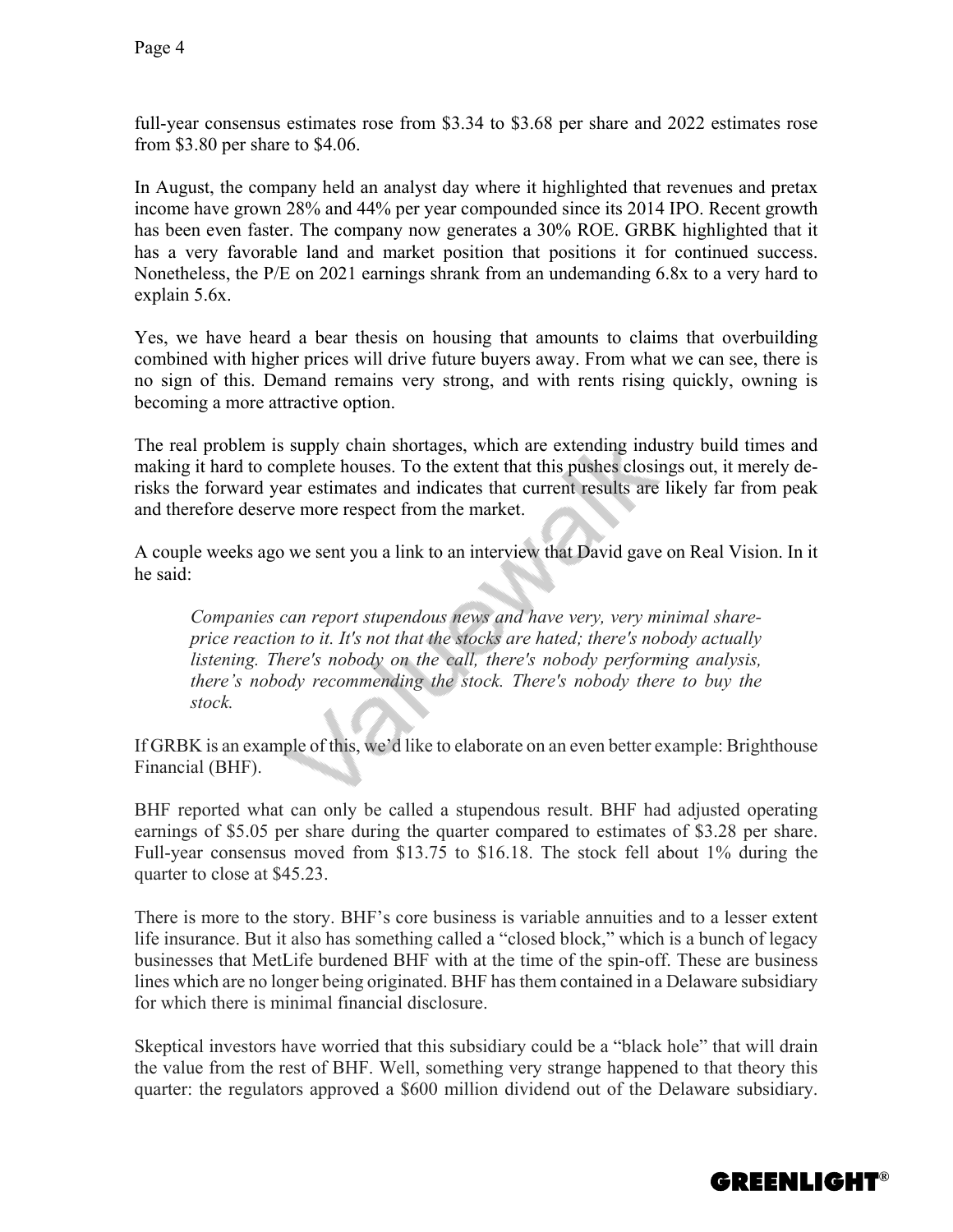Management, true to form, has given no hints as to what extent there will be more dividends to come.

To us, it seems that what was suspected to be a "black hole" is actually a "cookie jar." We just don't know how many cookies are in the jar. Either way, the consensus view that the run-off business will be a drain ought to be discarded.

\$600 million is a lot of money. To BHF, it equates to more than \$7 per share. Nobody expected this development. There are 11 analysts following BHF (1 buy, 7 holds, 3 sells), and not one of them changed their view of value based on this announcement. Moreover, one would think that if you found \$600 million under the mattress, you would count that and ask whether anyone checked the couch cushions as well. But, as David noted, *companies can report stupendous news*…

We could go on and detail the quarterly results of several other companies in our portfolio, but we don't wish to overkill the point.

It's more productive to discuss how we think this situation will resolve itself. Share repurchases over time will unlock the value. We just don't know when the market will notice.

Going back to the BHF example, the company has already shrunk its share count by 30% from 120 million to 84 million. This has helped take stated book value per share from \$120 to \$175. In the most recent quarter, BHF authorized another \$1 billion in buybacks, which is about a quarter of the company at the current price. As BHF continues in this fashion, eventually either the shares will re-rate or there won't be many left.

We continue to hold the quaint view that shares represent a fractional ownership of a business. As the denominator of shares goes down, the fraction of the business that each share represents goes up. There are several companies in our portfolio, BHF included, that appear poised to return their current market caps to shareholders over the next few years.

We added a new position in Countryside Properties (United Kingdom: CSP) and expanded what was a small position in Sonos (SONO) to a size that makes it worthwhile to discuss.

We initiated a small long position in CSP after the company announced plans to wind down its traditional U.K. Housebuilding division and focus exclusively on its faster-growing and higher-return-on-capital residential Partnerships division. Partnerships works with local authorities and housing associations in the U.K. to develop projects that offer a mix of rental properties, properties for sale and affordable housing. CSP is hosting a Capital Markets Day on November 30, where we think management will articulate the system of capabilities it has built that makes Partnerships considerably more attractive than its legacy traditional U.K. Housebuilding business. We purchased CSP shares at £5.14 or 6x our estimate of Partnerships' standalone earnings power (adjusted for the cash distributions from the Housebuilding division that is in run-off). CSP shares ended the quarter at £5.06.

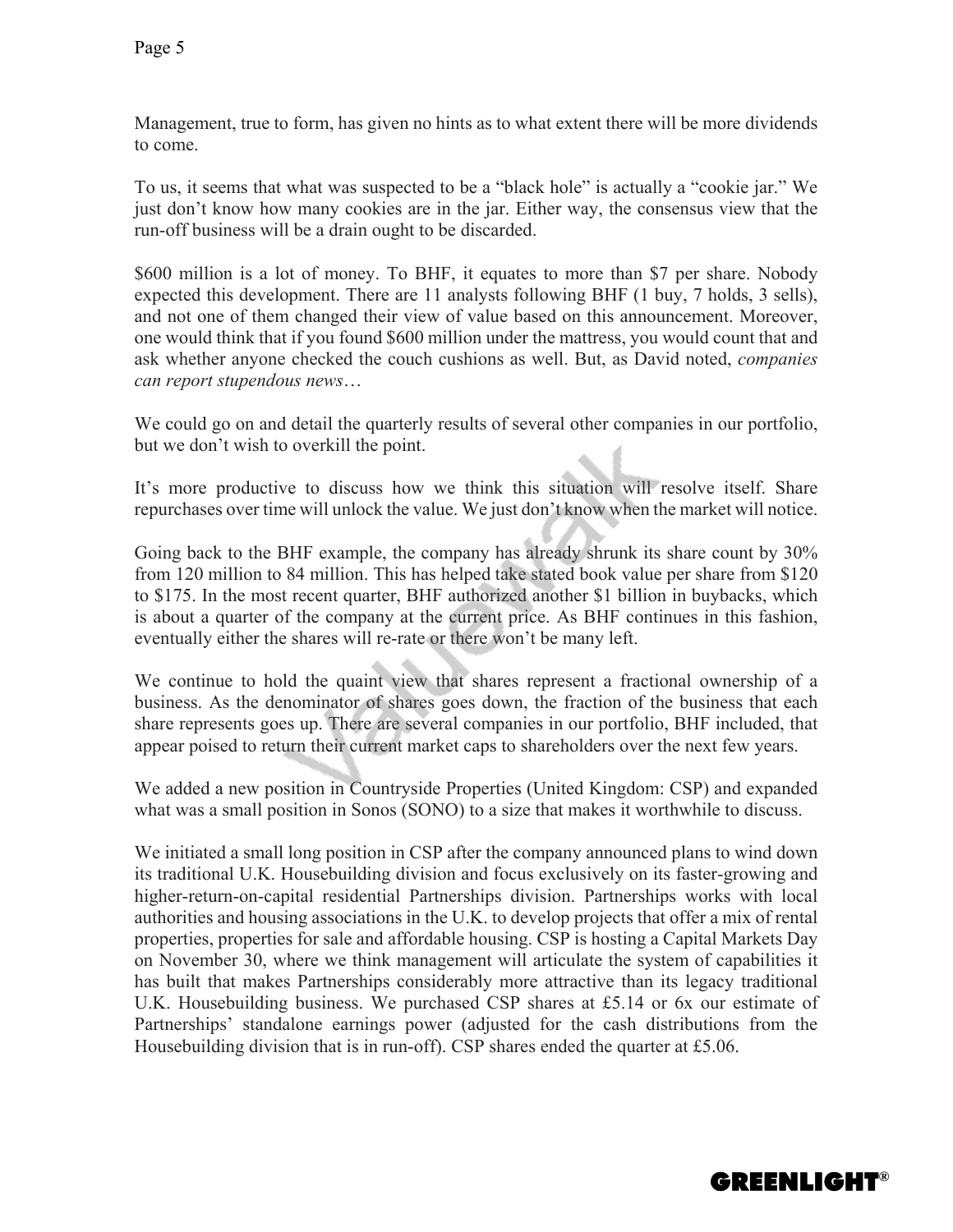We've owned SONO, which manufactures multi-room wireless smart home sound systems, for about a year. We were initially attracted by the strength of the brand and IP, SONO's ecosystem dynamics, and signs that the company was under-earning. We've been impressed with management's ability to consistently outperform both guidance and expectations amidst a rapidly changing macro environment. We think that there is a long-term household penetration story here: SONO products are currently in approximately 11 million homes globally, a number that has grown by at least 20% in each of the last 4 years and stands to grow further as SONO adds more accessible price points, expands into new verticals, and introduces new products and services. While we acknowledge that there are near-term headwinds in the form of supply chain disruptions and a cyclical normalization in consumer electronics demand, we think these will prove to be temporary distractions in an otherwise bright growth story. Between an elevated backlog of orders that will support demand well into the next year and strong pricing power, we see earnings growing close to 25% annually for the next few years. The stock currently trades at just over 15x FY2021 adjusted earnings net of the \$5 cash per share on the balance sheet today. We purchased our stake at an average price of \$28.45 per share. SONO shares ended the quarter at \$32.36.

We also exited longs in SYNNEX and APi Group to redeploy into new ideas. Both positions were profitable and had high returns.

After six years at Greenlight, Regan Gilbride will be leaving this month to pursue another opportunity closer to home. We wish her well.

Please save the date for our annual partner meeting, which will be held on Wednesday, January 26, 2022. The event will be held virtually again given continued concerns over COVID and gathering large groups of people together.

Finally, we returned everyone to the office, much of the time. It is fun to be around our colleagues… and have daily free lunch.

At quarter-end, the largest disclosed long positions in the Partnerships were Atlas Air Worldwide, Brighthouse Financial, Change Healthcare, Green Brick Partners and Teck Resources. The Partnerships had an average exposure of 127% long and 70% short.

*"Prediction is very difficult, especially if it's about the future."*

– Physicist Niels Bohr

Best Regards,

Arcentique Capital

Greenlight Capital, Inc.